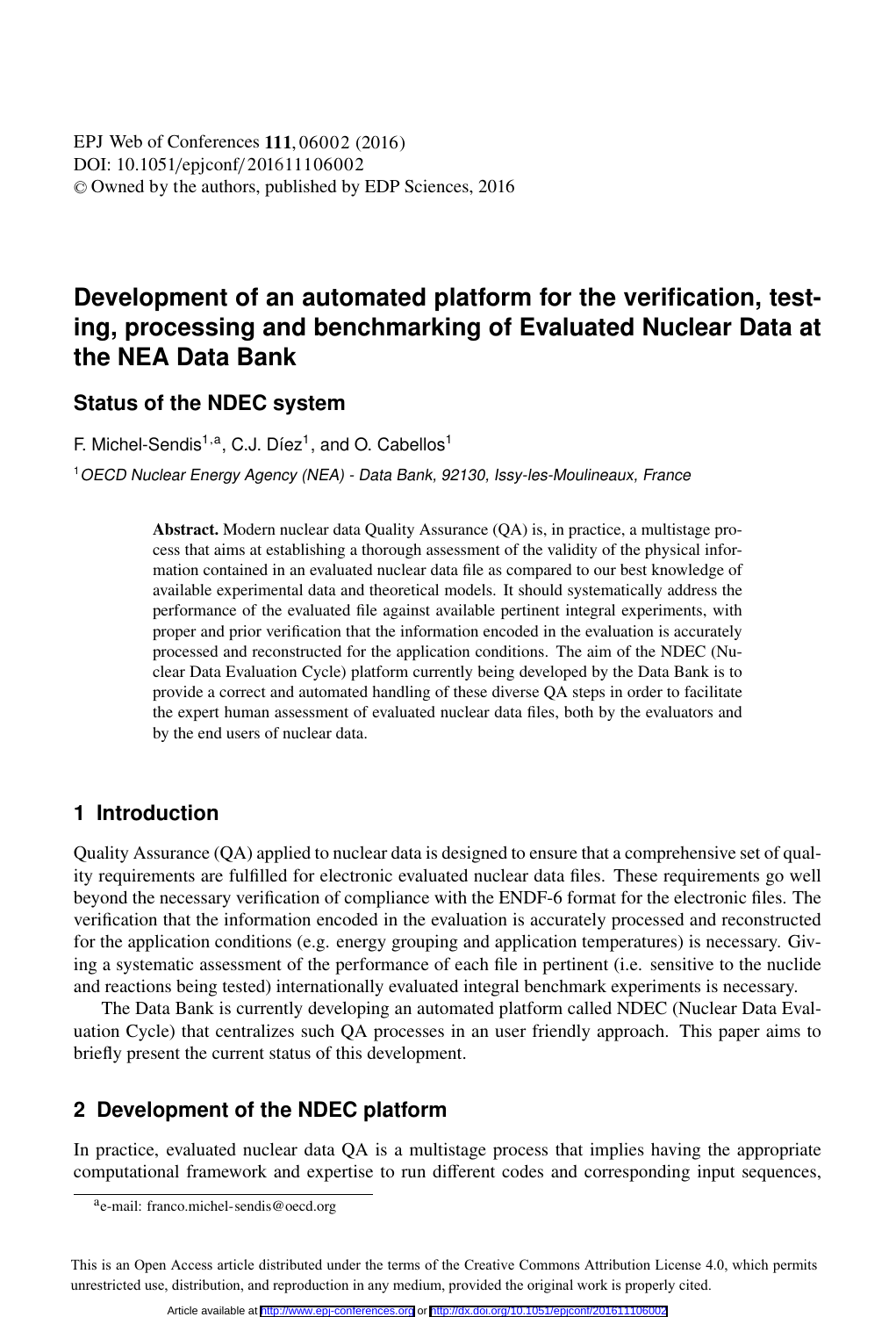with the capability to interpret the resulting output and handle the large numbers of secondary files generated per evaluated file tested. The problem of modern Evaluated Nuclear Data QA is an example where centralization and automation of sequenced processes become necessary in order to facilitate a thorough diagnose of the data. Such diagnoses aim at providing both evaluators and end-users of nuclear data with an in-depth understanding of the data's quality, domain of applicability and, importantly, its limitations. This information is essential when selecting candidate evaluations for a reference Nuclear Data Library.

#### **2.1 Current Status**

The Data Bank started in early 2015 to develop a platform for the systematization of a number of these QA processes, called NDEC (Nuclear Data Evaluation Cycle). Currently, NDEC is an operational prototype that automatically performs a number of steps following the submission of an ENDF-6 evaluated file. These steps will be described below. The longer aim of NDEC is to be available as an online NEA Data Bank service providing access to the output and diagnoses of these different QA steps. Currently the steps handled by NDEC are: evaluated format checking, processing, differential comparisons and integral benchmarking. The resulting output is organized in a user-friendly interface. The codes and tools presently used are briefly described below.

#### 2.1.1 Evaluated format checking and processing of ENDF-6 files

ENDF-6 format compliance checks are performed with the utility codes CHECKR, FIZCON, PSY-CHE, INTER. Their outputs are compiled. Processing of the submitted file is currently performed with NJOY-2012, PREPRO-2015 and AMPX-6.2. The use of the latter is being carried out by the Data Bank in collaboration with ORNL/SCALE development team under a beta-tester agreement, pending the official release of AMPX (see these proceedings on the processing of JEFF-3.2 with AMPX [1]).

As a general principle, NDEC provides access to all associated inputs used and the outputs obtained by constructing a modular XML organization accessible from a webpage, with modules that are visually color-coded according to the errors or warnings received (see Figure 1) in each sequence performed. A 'dictionary of errors' aims at directly providing a human readable description of the error found in order to facilitate the diagnostic.

#### 2.1.2 Visualization of differential data

The user may visualize the comparison of the reconstructed cross-sections with the different processing codes, and includes the comparison to existing EXFOR data and major nuclear data libraries,for each reaction channel. For this NDEC integrates the functionalities of JANIS-4.0 [2] (see Figure 2).

#### 2.1.3 Integral benchmarking

Assessing the integral performance of each evaluated nuclear data file in benchmark calculations is an essential step in the QA process, and an important criterion to consider when selecting candidate evaluations for a nuclear data library. Special care should be first given to the selection of benchmarks to run, which depend on the nuclide evaluation / reaction channel / energy domain and, in general, the application being tested for. In order to develop the relevant 'validation suites', the use of the different tools developed by the NEA for these purposes is foreseen. Currently in NDEC, this step is focusing exclusively in criticality benchmarking, with the aims to expand this scope in the future.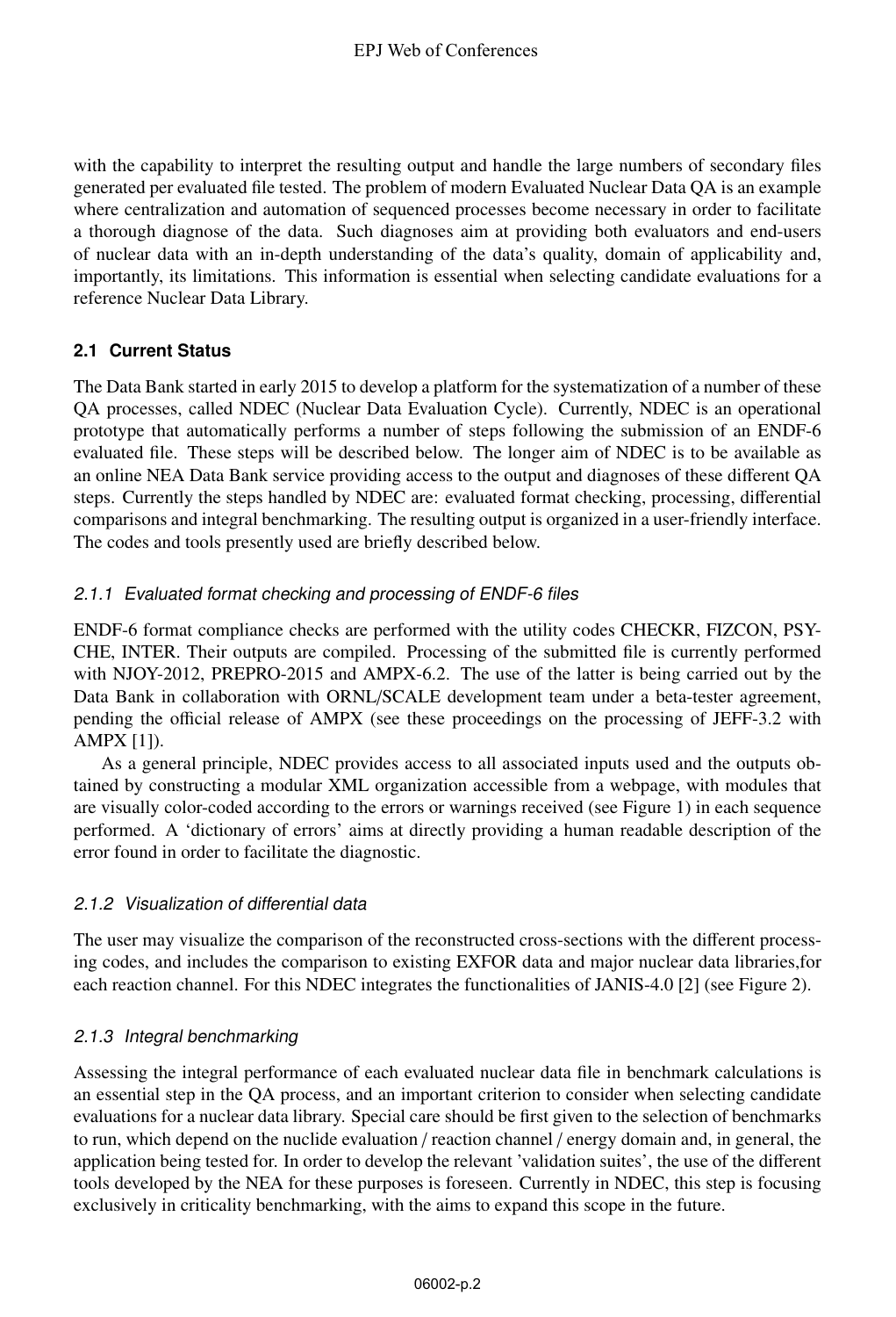#### WONDER-2015

|                                                                                                                                                                                                                                                                                                                                                                                                                                              | <b>FILE INFORMATION</b>       |                                            | PROCESSING REPORT |  | <b>DIFFERENTIAL TESTING</b> |  |                                                                                                                                                                                                                                                                                                                                                                                                                                                                                                                                                                                           | <b>INTEGRAL TESTING</b> |  |  |  |
|----------------------------------------------------------------------------------------------------------------------------------------------------------------------------------------------------------------------------------------------------------------------------------------------------------------------------------------------------------------------------------------------------------------------------------------------|-------------------------------|--------------------------------------------|-------------------|--|-----------------------------|--|-------------------------------------------------------------------------------------------------------------------------------------------------------------------------------------------------------------------------------------------------------------------------------------------------------------------------------------------------------------------------------------------------------------------------------------------------------------------------------------------------------------------------------------------------------------------------------------------|-------------------------|--|--|--|
| Summary report of processing codes                                                                                                                                                                                                                                                                                                                                                                                                           |                               |                                            |                   |  |                             |  |                                                                                                                                                                                                                                                                                                                                                                                                                                                                                                                                                                                           |                         |  |  |  |
| <b>NJOY2012</b>                                                                                                                                                                                                                                                                                                                                                                                                                              |                               |                                            |                   |  |                             |  |                                                                                                                                                                                                                                                                                                                                                                                                                                                                                                                                                                                           |                         |  |  |  |
| moder<br>broadr<br>acer-maker<br>scer-checker<br>thermr<br>purr<br>reconr<br>eatr<br>groupr<br>aspr<br>Warnings: 10<br>Warnings:<br>Warnings: 0<br>Warnings: 0<br>Warnings: 0<br>Warnings: 5<br>Warnings: 0<br>Warnings:<br>Warnings:<br>Warnings: 27<br>Errors: 0<br>Errors: 0<br>Errors: 0<br>Errors: 0<br>Errors: 0<br>Errors: 0<br>Errors: 0<br>Errors: 0<br>Errors: 1<br>Errors: 1<br>Module: acer-maker<br>Files:<br>$\bullet$ Output: |                               |                                            |                   |  |                             |  |                                                                                                                                                                                                                                                                                                                                                                                                                                                                                                                                                                                           |                         |  |  |  |
| · Messages: acer-maker.msg                                                                                                                                                                                                                                                                                                                                                                                                                   |                               |                                            |                   |  |                             |  |                                                                                                                                                                                                                                                                                                                                                                                                                                                                                                                                                                                           |                         |  |  |  |
| Amount                                                                                                                                                                                                                                                                                                                                                                                                                                       | Warning/Error type<br>Message |                                            |                   |  |                             |  | Description                                                                                                                                                                                                                                                                                                                                                                                                                                                                                                                                                                               |                         |  |  |  |
|                                                                                                                                                                                                                                                                                                                                                                                                                                              | accer2                        | message from ptleg2---negative probs found |                   |  |                             |  | This message indicates that a negative PDF value was found; NJOY sets the value to<br>zero and renormalizes the distribution                                                                                                                                                                                                                                                                                                                                                                                                                                                              |                         |  |  |  |
|                                                                                                                                                                                                                                                                                                                                                                                                                                              | acer4                         | message from unionx---threshold error-     |                   |  |                             |  | This message normally surfaces when there is an inconsistency between the threshold<br>energy of a reaction in the ENDF file and the value calculated by NJOY. This is alrea<br>checked and corrected in reconr so this message should never occur again. However,<br>NJOY uses ENDF files to transfer information between modules in which any numbe<br>rounded to 6 significant digits. In the case of the above mentioned nuclides, the<br>difference between the calculated value and the one in the ENDF file occurs in the 7t<br>significant digit (which is lost due to rounding). |                         |  |  |  |

Figure 1. Screen-shot of the 'processing' panel of the NDEC prototype highlighting issues found during NJOY-2012 processing, modules are color-coded (*green*: no errors; *yellow*: only warnings; *red*: errors found) and clickable with respective detail of errors and explanations of errors given.



Figure 2. Screen-shot of the 'processing' panel of the NDEC prototype showing the visual comparison of ratio of processed cross sections with major nuclear data library releases (ENDF/B-VII.1; JENDL-4.0; TENDL-2013; JEFF-3.2).

A large computation and compilation effort of criticality sensitivity profiles for available ICSBEP[3] and IRPHE[4] benchmark experiments has been undertaken at the NEA in recent years, resulting in the creation of software searching tools that are able to interrogate the integral databases and select the pertinent benchmark cases (nuclide/reaction specific, above a given sensitivity threshold to  $k_{eff}$ ); these are the DICE (Database for the International Criticality Safety Benchmark Evaluation Project) or the IDAT (International Reactor Physics Handbook Database and Analysis Tool) tools. A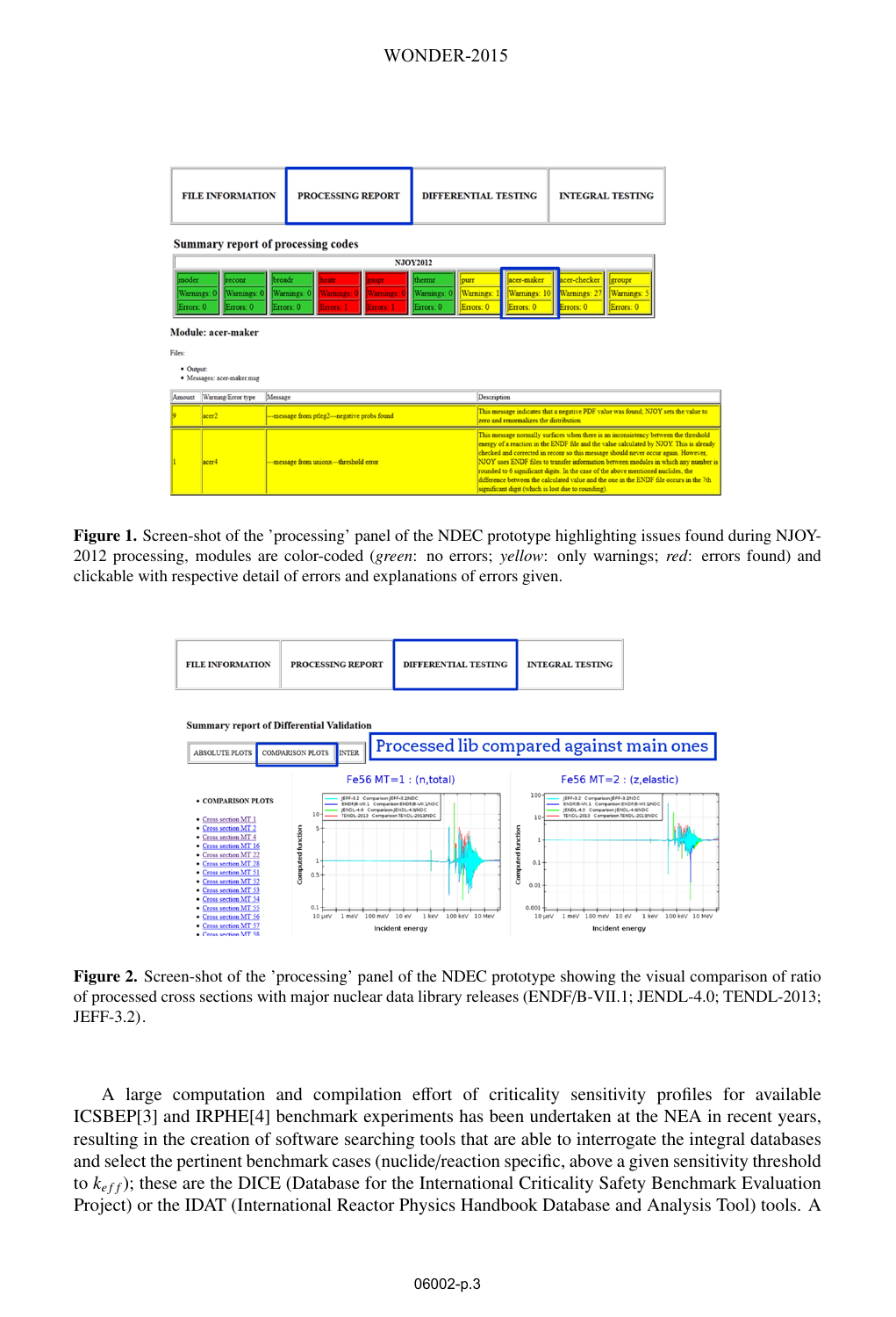

Figure 3. Screen-shot showing criticality benchmark results for 4 different Fe-56 evaluations being considered in the WPEC/CIELO initiative and tested with NDEC.

new tool called NDaST (Nuclear Data Sensitivity Tool)[5] has been recently developed<sup>1</sup> to make use of this sensitivity profile information and carry out sensitivity-based calculations; either performing broad perturbations to nuclear data as a function of nuclide, reaction and energy range or, through an interface JANIS, perform uncertainty propagation of nuclear covariance data to the given response parameter (e.g. keff). The calculated results of both methods allow the quantitative analysis of the impact upon a large number of selected benchmark cases and can be used to construct the pertinent benchmark validation suites per nuclide and application tested (see Figure 3).

#### **2.2 Foreseen developments**

The development of NDEC is still ongoing, and many developments could still be envisaged in the medium to longer term. Concerning integral validation, the enlarged scope beyond criticality benchmarking should be considered and could include the selection of relevant decay cases (decay heat, doses, reaction rates), the comparison to spectral average cross sections included in EXFOR, inclusion of transmission and shielding benchmarks from ICSBEP and SINBAD databases, or even performing simple computational benchmarks between evaluated files (e.g. critical mass, shielding transmission, particle emission, etc.) among others.

## **3 Conclusions**

Centralization of processes and tools that allow for a thorough assessment of evaluated nuclear data and its performance in integral experiments is seen as a key necessity of modern nuclear data QA.

 $1\text{NDaST}$  is freely available online via the NEA webpage (http://www.oecd-nea.org/ndast/).